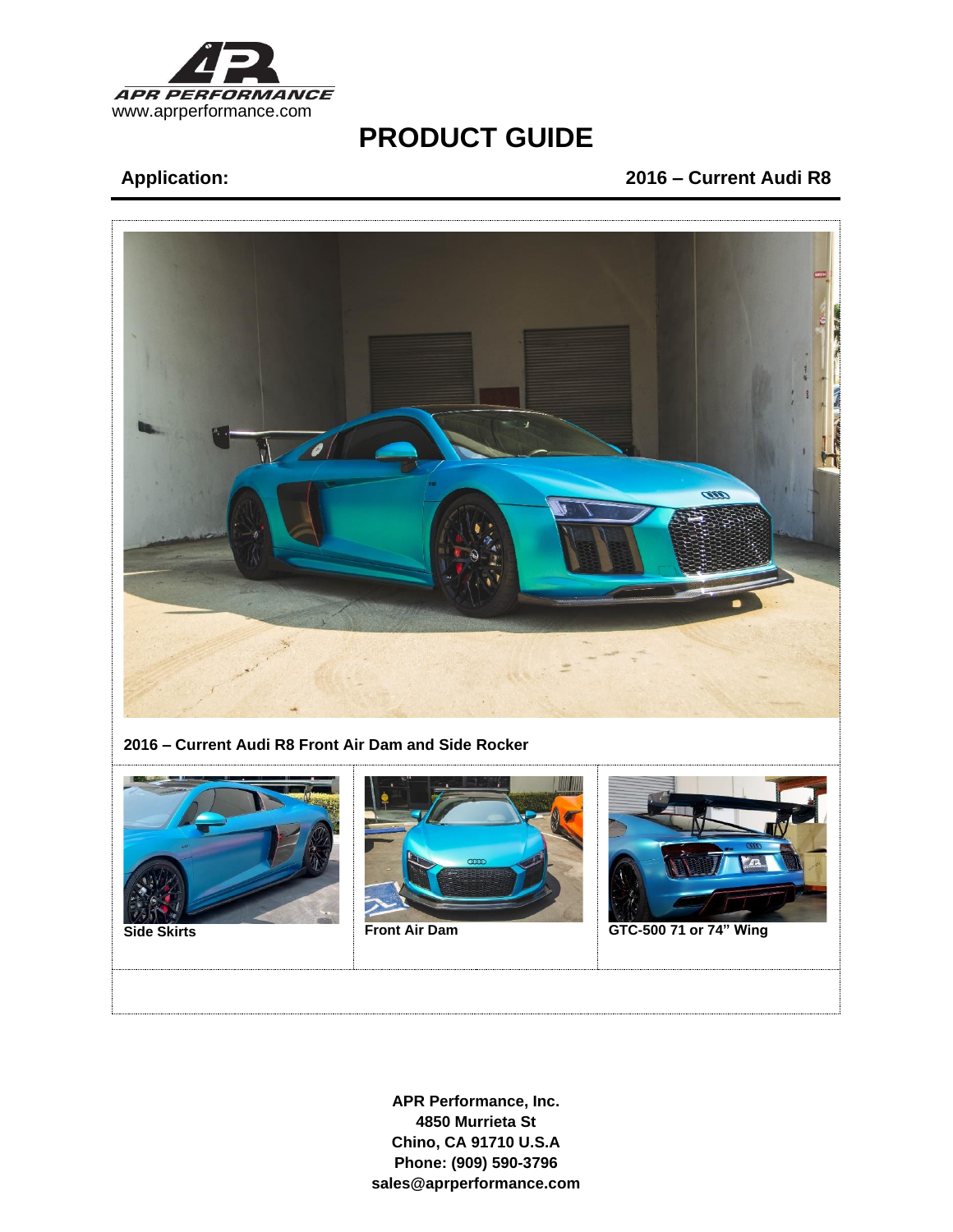

## **PRODUCT GUIDE**

### **Application: 2016 – Current Audi R8**



**APR Performance, Inc. 4850 Murrieta St Chino, CA 91710 U.S.A Phone: (909) 590-3796 sales@aprperformance.com**